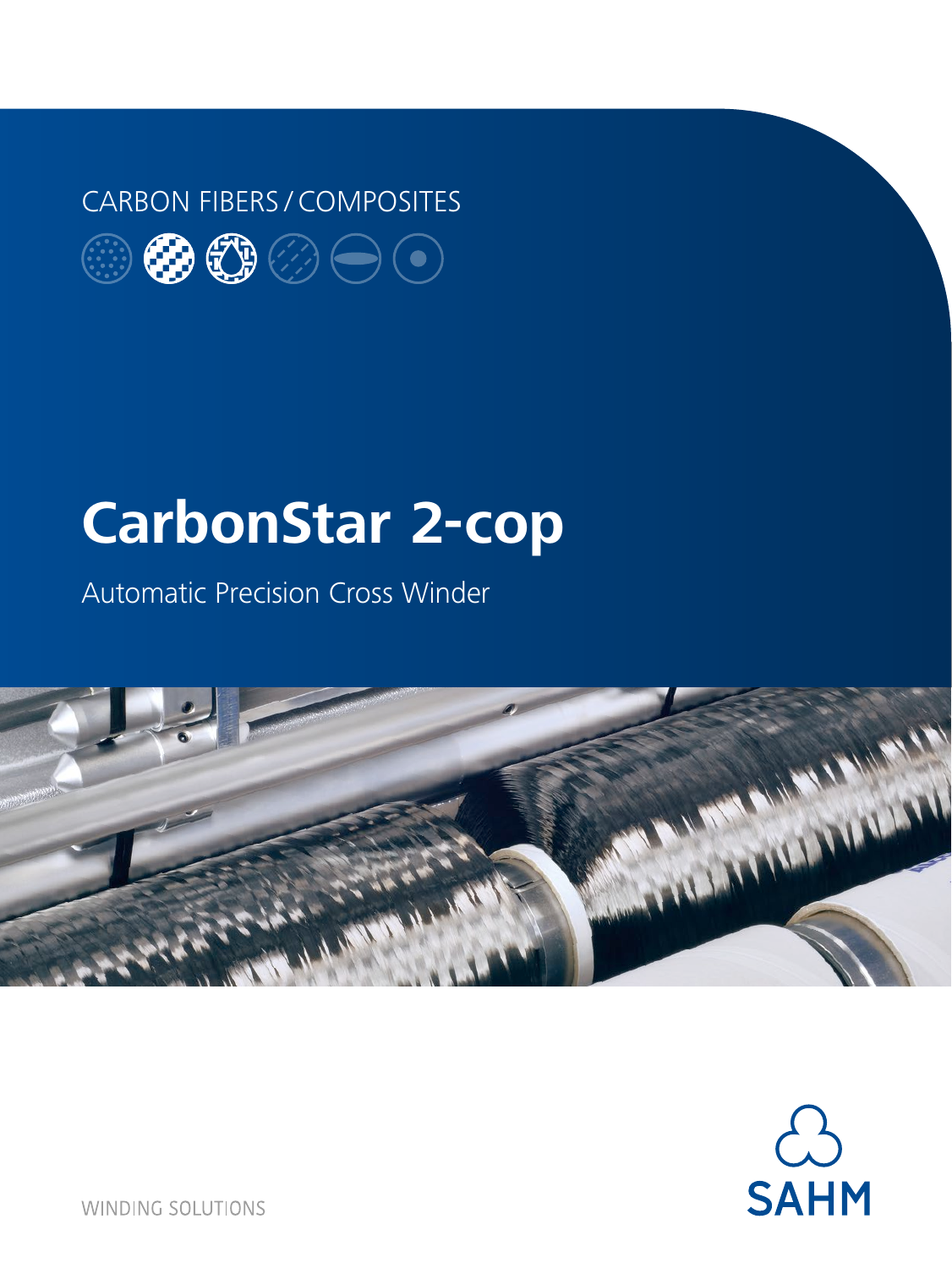

The automatic precision cross winder **CarbonStar 2-cop** maximizes efficiency by producing two bobbins (each up to 20 kg) on one winding head. Requiring only a minimum amount of space, the winder has very low maintenance costs and features metered yarn length with zero production waste – plus no downtime during bobbin changeovers.



Two exact length, high quality spools with our patented diameter control.



Bobbin changeover reliability of 99.8%



Highest operating safety due to automatic changeover



Energy savings from the latest drive technology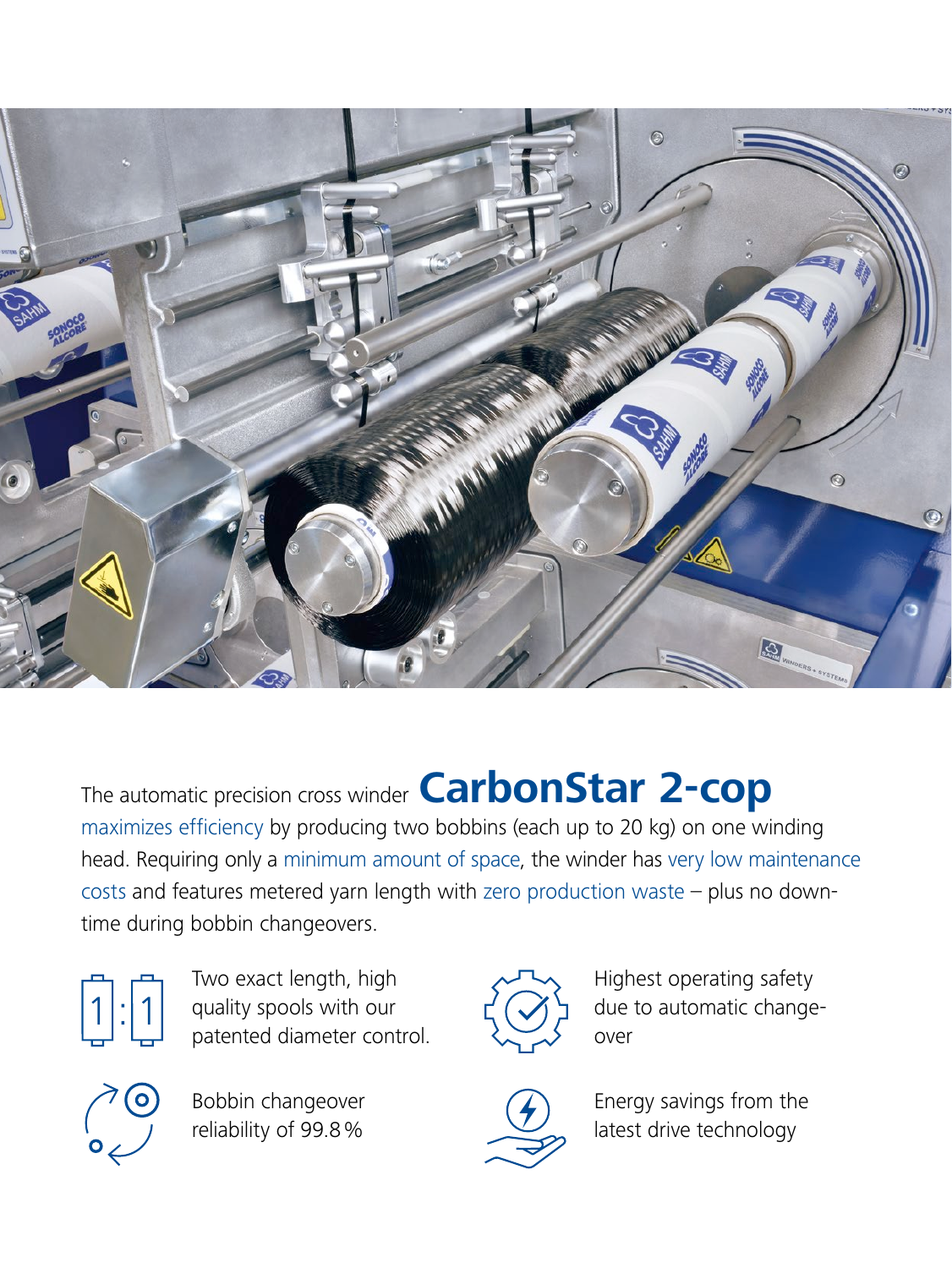## **CarbonStar 2-cop**







#### **TECHNICAL DATA**

| Winding technology   | Precision cross winding       |
|----------------------|-------------------------------|
| <b>Drive</b>         | Frequency-controlled          |
| Frame                | 1-, 2- or 3-tier              |
| Titer                | 3 to 60 K (others on request) |
| Winding speed        | 2 to 20 m/min                 |
| Winding ratio        | Electronic                    |
| Traverse length      | 2 x 250 mm                    |
| Package diameter     | Max. 320 mm                   |
| Package weight       | Up to 20 kg each bobbin       |
| Tube inside diameter | 76.2 mm                       |
| Tube length          | 280 mm                        |
| Yarn tension         | Electronically adjustable     |
|                      |                               |

Combination of all maximum values is not possible.



### **Yarn guide**

The flexible roller system can handle a material range from 3K to 60K. Opening the middle roller holder allows for easy thread up.



#### **Yarn catching and cutting system**

The catching and cutting system enables adjustment of the tail length and improves safety standards for operators.



**Separate tension control** Two dancer arms allow the winder to control tension independently for each bobbin and compensates tension differences up to 10%, ensuring consistent bobbin quality.



**Pneumatic spindles** Pneumatic spindles with end stops for both tubes guarantees that bobbins are always centered.